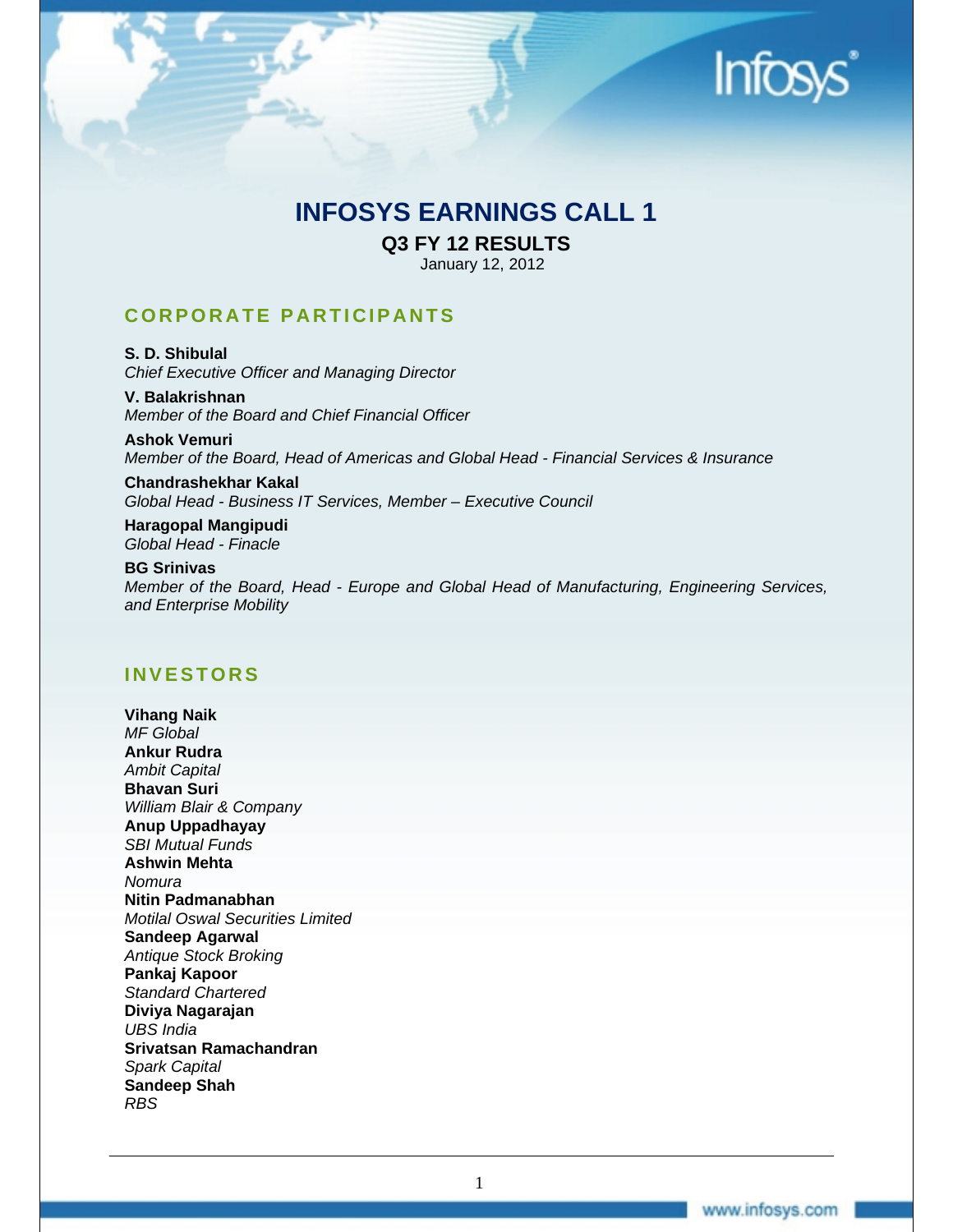

**Viju George**  *JP Morgan* **Mitali Ghosh**  *Bank of America, Merrill Lynch*

عماره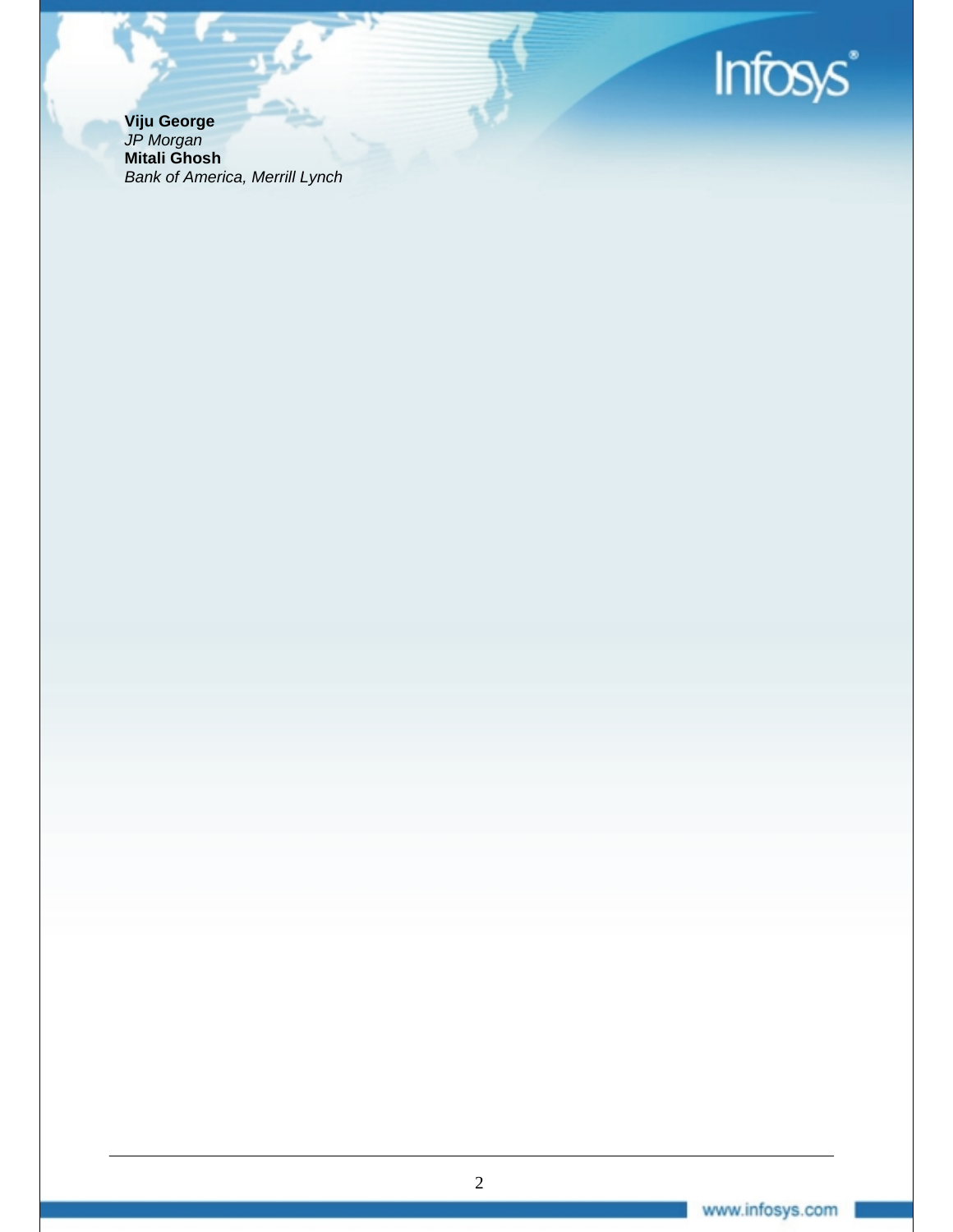# **Moderator**

Ladies and gentlemen, good day and welcome to the Infosys Earnings Conference Call. As a reminder, for the duration of this presentation, all participants' lines will be in the listen-only mode. There will be an opportunity for you to ask questions at the end of today's opening remarks. Should you need assistance during this conference call, please signal an operator by pressing '\*' and then '0' on your touchtone telephone. Please note that this conference is being recorded. I would now like to hand the conference over to Mr. Avishek Lath of Infosys. Thank you and over to you, sir.

# **Avishek Lath**

Thanks Melissa. Good afternoon, ladies and gentlemen. I am Avishek from Investor Relations team in Bangalore. We thank you all for joining us today to discuss the financial results for the quarter ended December 31, 2011. Joining us today in this conference room is CEO and M.D., Mr. S. D. Shibulal, and CFO, Mr. V. Balakrishnan along with other members of the senior management.

We will start with a brief statement on the performance of the company during the quarter ended December 31, 2011, outlook for the quarter and the year-ending March 31, 2012, Subsequently we can open up the discussion for Q&A.

Before I hand over to Infosys management, I would like to remind you that anything we speak which refer to our outlook for the future is forward-looking statement and must be read in conjunction with the risk that the company faces. A full statement and explanation of the risk is available with our filing with the SEC which can be found on www.sec.gov. I would now pass it on to S. D. Shibulal.

#### **S. D. Shibulal**

Good afternoon, everyone. It is a pleasure talking to all of you. Thank you very much for attending the call. We had a pretty good quarter. Q3 was pretty good. We grew by 4.4% in constant currency and 3.4% in reported currency. Volume grew by 3.1%. Our margins are up to 31% in this quarter and last quarter was 28%. Our pricing is stable. Year-on-year our pricing has gone up by 5%, that means on a year-on-year basis, we have been able to get 5% revenue productivity increase.

Areas of investments are growing faster than the rest. Europe has shown a good growth. Life Sciences and Healthcare has grown above average growth. Client additions have been very strong. We added 49 new clients this quarter. Out of that, 6 are Fortune 500. Over the last 9 months, we have added 120 new clients which is a very strong client addition. It also shows that clients are choosing us and that will be a great thing for us when they start spending much more aggressively. When they start taking decisions, when they start spending much more aggressively, we will be the partner of choice and that is what we have seen by adding another 120 new clients.

Pricing, as I said, went up by 5% year-on-year. Actually, if you look at a 9 month period it has gone up by 6.1%.

Our growth this quarter has been all around. The non-top 25 clients grew by 4.9%. Attrition came down on a yearly basis. Last year this quarter it was 17.5%, right now this quarter on a LTM basis it is 15.4%. So our attrition is under control, it is coming down. Our new strategic area of products & platforms is seeing good traction. We have \$300 mn of TCV signed up. 5 deals in iEngage and Digital Consumers have been signed up this quarter. This is a different business where you have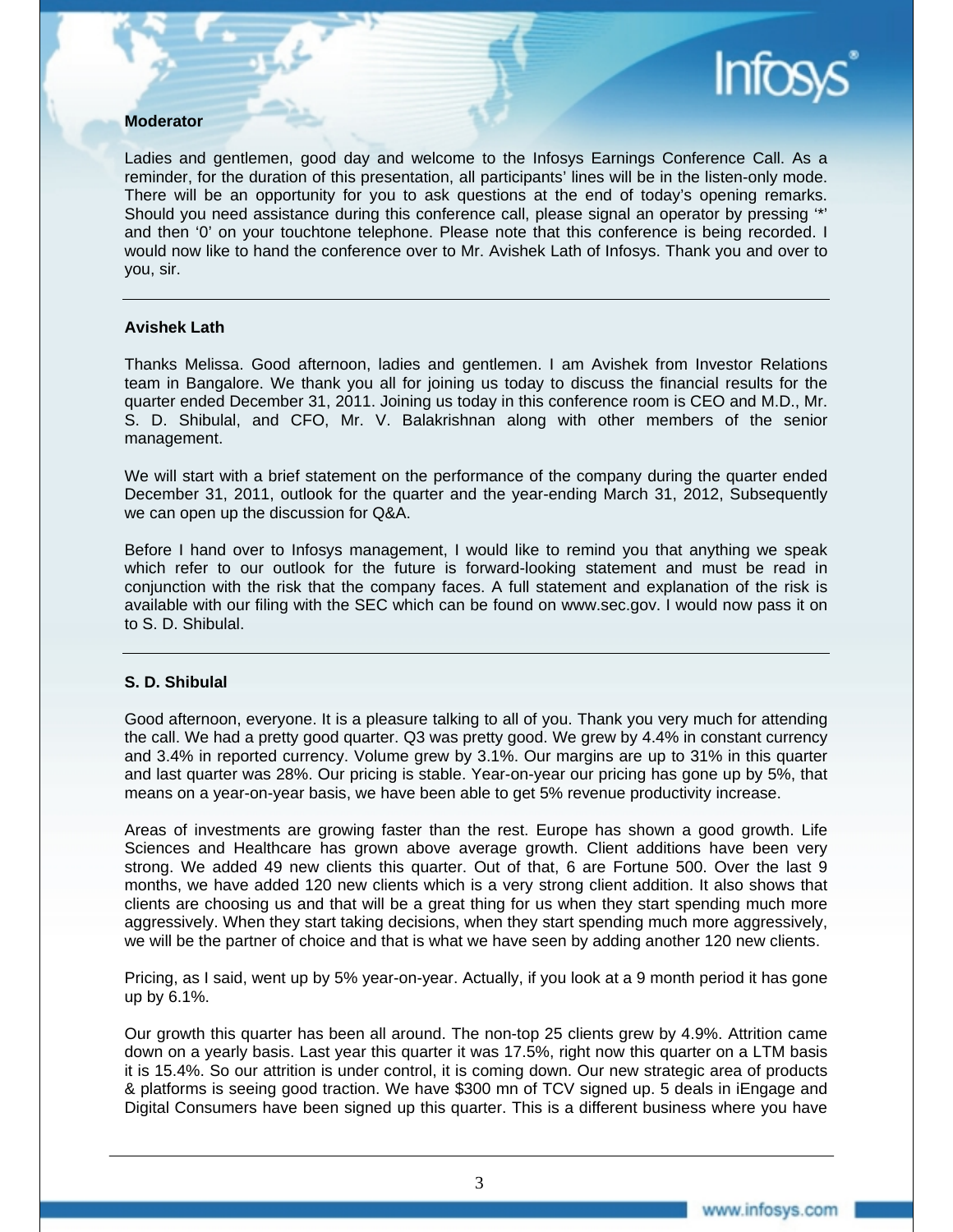

to invest upfront. This is a business where it is long-term, it is sticky, but having \$300 mn in TCV gives us the confidence that we are in the right direction. We have added multiple deals this quarter. 5 large deals we have closed including 1 transformational deal. 2 of the large deals are \$500 mn plus including rebids and a couple of them are in Europe which again shows that our investments in Europe are starting to pay dividends.

Our strategic direction of 'Building Tomorrow's Enterprise' is seeing traction with our clients. With all this, we are continuing to operate in a very uncertain environment. There is overall uncertainty, there is European crisis, crisis in key markets, there is currency volatility, there is regulatory volatility, this is an election year in US, so there is volatility all around and we have to remain cautious.

Budgets are yet to be finalized. We expect them to get finalized in the next four weeks. Our early reading of the budget is that it will be flat to marginally down. Discretionary spend is likely to come under pressure in the near-term. We have given a flat guidance concerning the environment in which we are operating.

With that let me hand over to Bala to give more color on the financial numbers.

# **V. Balakrishnan**

Good afternoon, everybody. This has been a challenging quarter. In the beginning of the quarter, we said revenues could grow somewhere between 3.2% - 5.4%, but when we went through the quarter the environment became much more challenging. We had seen the clients becoming more cautious. So even though they had a budget they have not spent on the budget because they try to conserve cash in a volatile economic environment. In the middle of the quarter, we came and updated the markets saying that we could be closer to the lower end of the range what we guided for. That is where we ended for the quarter.

In rupee terms, our growth sequentially has been close to 15% because the Rupee depreciated by around 11% this quarter. At the net income level the growth has been 24%. Our operating margin went up by around 3% mainly due to rupee. The Rupee average was 51.37 this in Q2quarter against 46.30 , that means 11% depreciation which improved the margins by around 4.4% but since we have incremental costs and cross-currency coming in at around 1.4%, the net increase in operating margin was around 3%. The non-operating income has been good. We get a yield of close to around 9.7% on our portfolio today. We have close to Rs. 20,000 crores of cash in the balance sheet. The effective tax rate is around 28.6% this quarter. We have always said it could be somewhere in the range of 28%-28.5% and that is where it is. Today, we get around 30% of our revenues from SEZ. Going forward, if the SEZ business picks up, quite possibly the effective tax rate could come down. So net-net, we had exceeded the higher end of the Rupee guidance for the quarter, thanks to depreciation of Rupee but in dollar terms, we are closer to the lower end of the range.

For next quarter, looking at what has happened in the third quarter, we are very cautious in our approach. Generally the third and fourth quarters are soft quarters for us and it will reflect even this year. That is why we have given flat revenue guidance for next quarter. But having said that, we assume that pricing will continue as what we saw in the December quarter, even in the March quarter. If you take the last 9 months, on a year-on-year basis our pricing went up by around 6%. What this means is that we are focused on high quality growth and that is helping us. We have a perfect platform. Today, our utilization is around 76%.

We added 49 new clients during the quarter. If you look at the last 9 months, we added close to 120 clients as compared to 140 clients for FY 11. That means we are adding more clients. Our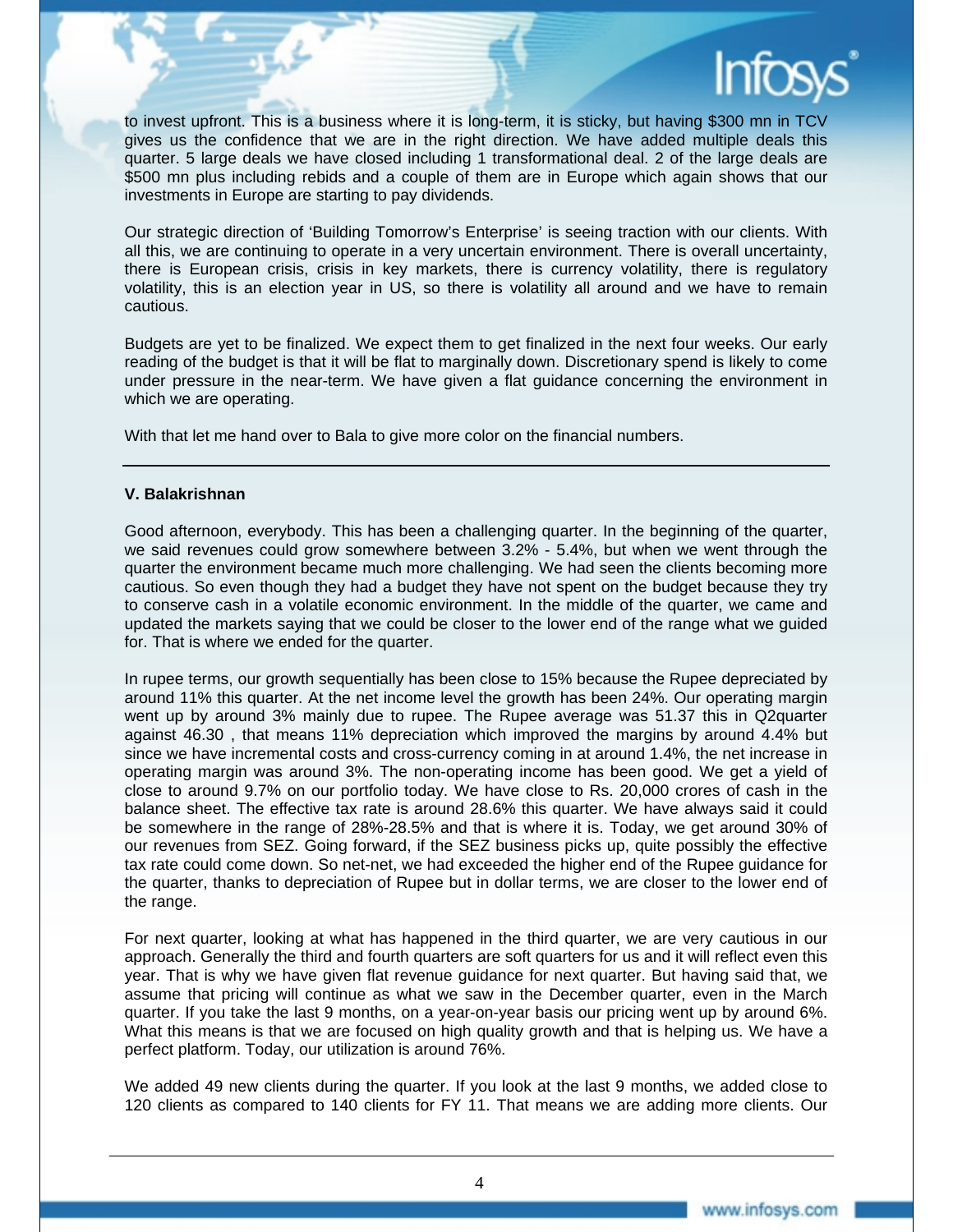

growth from non-top 25 clients was close to 4.9% this quarter. So they are moving up on the pyramid, that is good news for us. The quality of growth is extremely good with the pricing increase that we saw in the last 9 months. Attrition rate has come down. It was close to 17.5% in the beginning of the year. It has come down to around 15.4% now.

The focus on platforms and solutions business is very high. We have a TCV of close to \$300 mn of business in that area. Even though it is small, that is a big focus area for us to achieve the Infosys 3.0 strategy. We signed 5 large deals, 2 of them are more than \$500 mn deals.

So if you look at the kind of operational metrics and the kind of platform we have, we are positioned for growth for next year but we have to wait for the budgets to get finalized. Hopefully, the budgets will get done on time this year and we will have a greater visibility in April. But the initial indication is that budgets could be flat or slightly down. What is important for us is the offshore component within the budget more than the budget per se.

So I think with all the challenges in the global economic environment, clients focus on efficiency is going to be high and that could increase offshoring. Europe could grow faster than US because the level of offshoring in Europe is still much lower than US. If the uncertainty increases, probably that could accelerate the offshoring. Net-net, next year the budget looks more or less flat to slightly down. We will get a better view on that in the beginning of the year. But for the Q4 we have given a guidance based on uncertainty we saw in Q3. We had assumed currency at 52 for next quarter. We believe the currency could be under pressure for sometime. Overall, on the margin front, we are comfortable. We have to see how the next year pans out, looking how the global environment evolves.

With this I conclude. Now, we can open it up for Q&A.

#### **Moderator**

Thank you. Ladies and gentlemen we will now begin with the question-and-answer session. We have the first question from the line of Vihang Naik from MF Global. Please go ahead.

# **Vihang Naik**

Hi. Good afternoon sir. I just wanted to know about the geographical revenue growth that you have seen. More than 80% of your incremental revenues have come from Europe. What is it that is happening in Europe and why is US not really picking up in the same way?

#### **S. D. Shibulal**

I would not consider it as a secular trend but at the same time, it is a reflection on the investments we are doing in Europe. We have set up front office in Germany and France. Some of the large deals which we have won are in Europe with both the larger than \$500 mn deals also in Europe. It is a reflection of these things. Also, one needs to remember even though there is a lot of volatility in Europe, the offshoring in Europe is much lower and our client additions in Europe has been much stronger lately. But I would not consider it as a secular trend unless we see it for a few more quarters.

# **Vihang Naik**

And secondly, your top client has declined in dollar terms by about 8% here. Are there any project ramp downs here or is it like a quarterly aberration?

5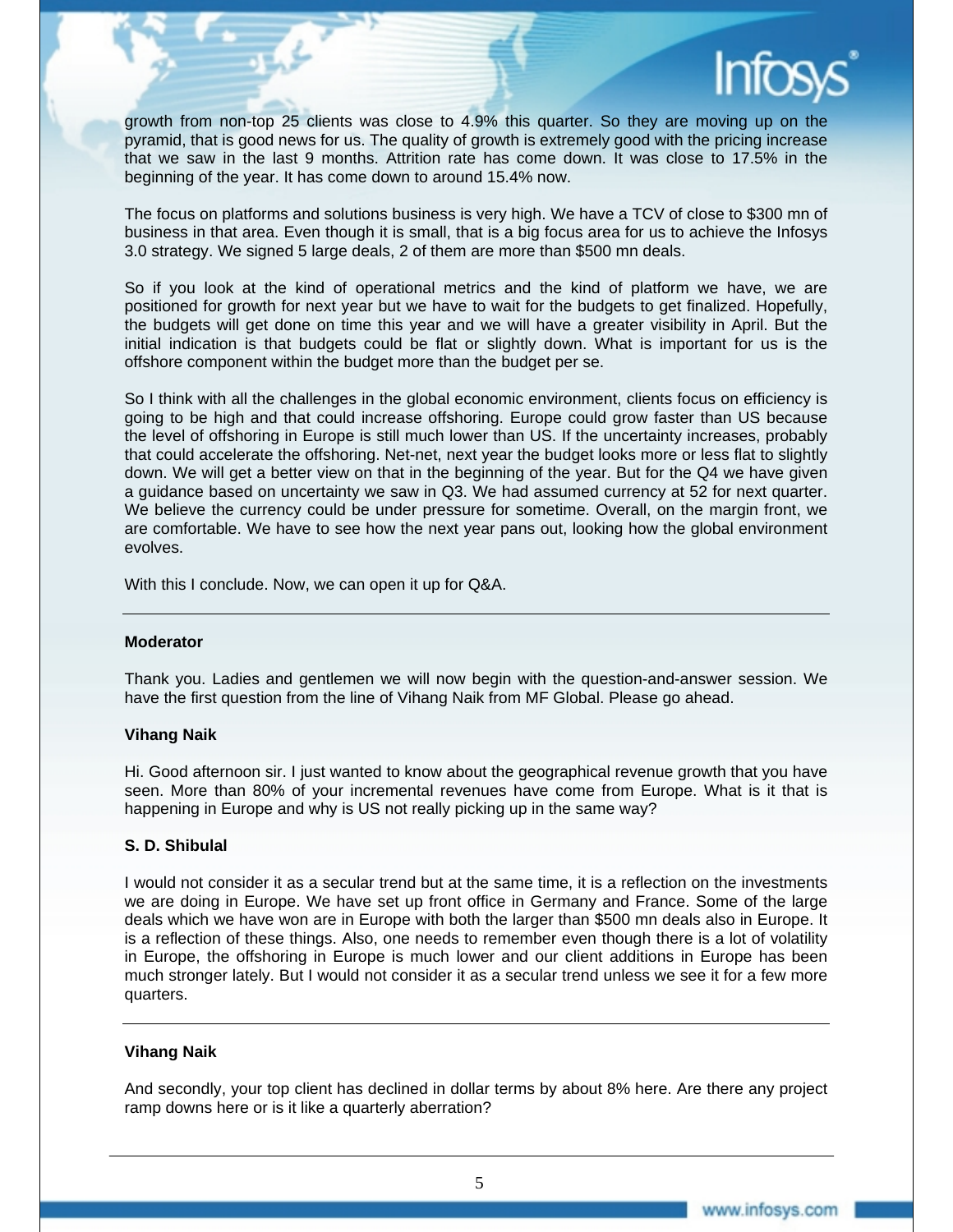# **S. D. Shibulal**

No, there is no secular trend here. This quarter, the growth has been driven by the non-top 25. We have seen this quarter-after-quarter. In every quarter we have seen this. Either it will be top 10, top 25, non-top 25, non-top 10 etc. If you look at the last 8 quarters, you will see that the growth is really widespread. It is secular across different segments of the clients. I wouldn't read anything into it.

# **Vihang Naik**

Lastly, your pricing in constant currency has gone up by about 0.8% odd. Are these like-to-like billing rate increases or is there a mix change to it?

#### **S. D. Shibulal**

Both. In a few situations, we have got pricing increase. In most situations it has been stable. We have not seen price cuts. There has been portfolio improvement. Also, a slight amount of nonlinearity, I would not say it is much but very small amount of non-linearity getting built because of the products & platform work. It is a combination of all three but the more important thing is over the last 9 months our pricing has gone up by 6% and by over 4% in the last one year. It is very important to remember. These are reflections of our aspiration and our focus. We have always focused on high quality growth and this is a reflection of our focus on high quality growth, delivering higher business values, strengthening strategic partnership, increasing relevance. These are all foundations for high quality growth and what you are seeing is the reflection of that.

#### **Vihang Naik**

Thanks a lot.

#### **Moderator**

Thank you. The next question is from the line of Ankur Rudra from Ambit Capital. Please go ahead.

#### **Ankur Rudra**

My first question is that if you could just elaborate on the weakness that we saw in the middle of the last quarter where several ramp-ups were getting delayed because of the macroeconomic weakness. Was that more specific to certain verticals or certain clients?

# **S.D. Shibulal**

No, I would not say widespread but there was no secular trend in any of the specific verticals. We had seen weakness. We had seen the velocity of business decisions marginally coming down. We had seen delays in decision-making. We are seeing delays in ramp-ups. That means programs which are started which are expected to ramp-up are not ramping up because of clients' lack of confidence. We are not seeing cancellations. In the middle of the quarter, we started seeing it more frequently. That led us to say it in the middle of the quarter that we will be closer to the lower end and that is where we ended up.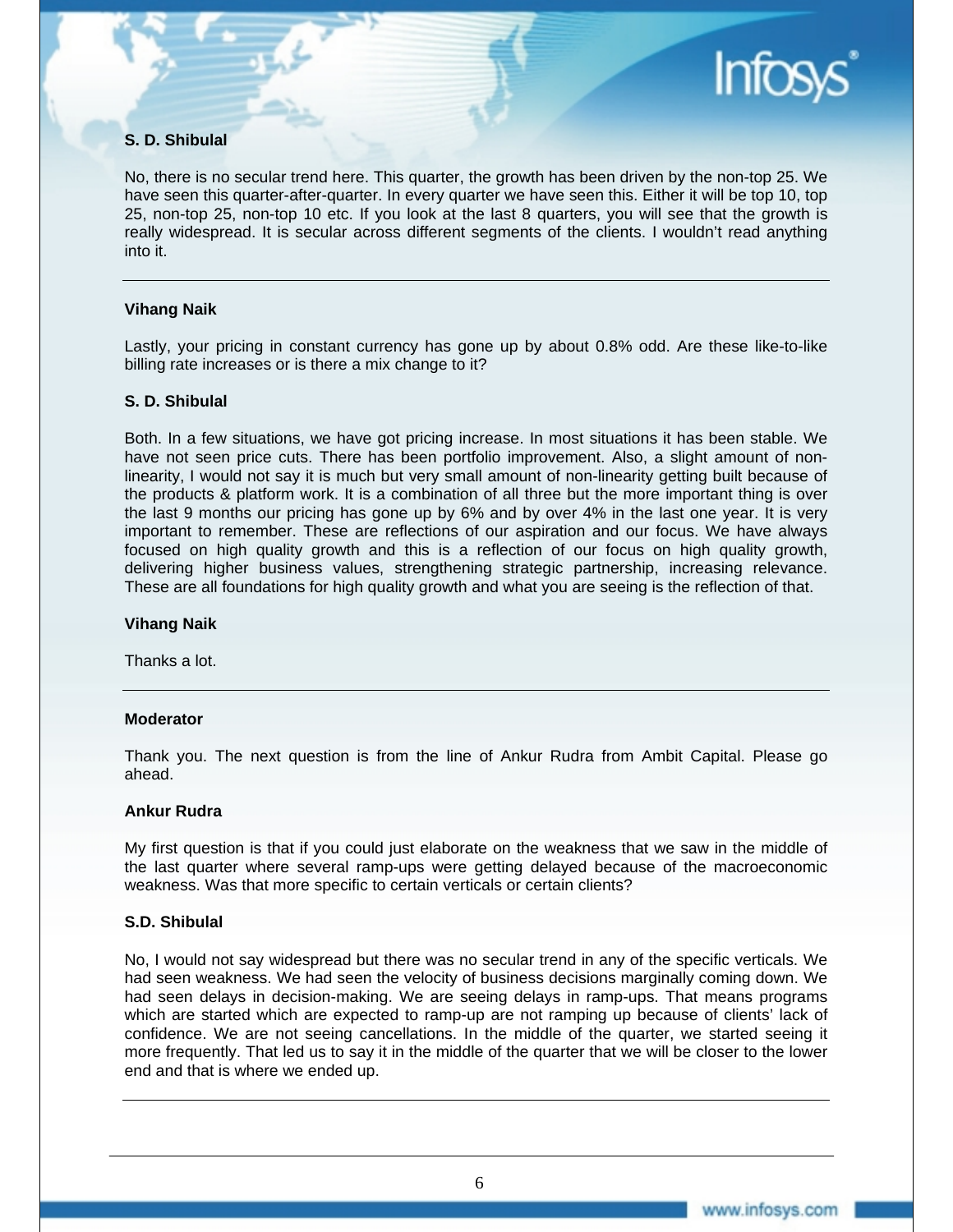# **Ankur Rudra**

Just a last question on pricing. Clearly, you maintained you were able to get some pricing benefits over the course of last year but especially in the last one quarter after the rupee depreciation, some of your competitors have indicated they might be passing on benefits of depreciation through billing rate cuts. Have you seen that happen on a competitive basis that might impact you going forward?

# **S. D. Shibulal**

That is a completely wrong thing to do because you will not be able to negotiate prices when the currency appreciates. It is not a viable option for us. It is not a right thing to do because the pricing is independent of the currency. Tomorrow if the currency appreciates, you will have to go back and renegotiate all your prices. That is not a viable option. Our MSA are signed for 2 to 3 years **a**nd we also get hit by cross currency movements. For example, this quarter, our constant currency revenue is \$ 1823 mn which is 4.4% growth whereas we reported \$ 1806 mn. So there is implication of Rupee depreciation, at the same time there is cross currency movements. I think it is a totally wrong thing to do.

#### **Ankur Rudra**

Appreciate that point. Just wondering, if you have seen any evidence of that in the marketplace.

# **S. D. Shibulal**

No, we are not seeing evidence of that.

#### **Ankur Rudra**

Thank you.

#### **Moderator**

Thank you. The next question is from the line of Bhavan Suri from William Blair & Company. Please go ahead.

#### **Bhavan Suri**

I am just trying to understand the guidance. If pricing is going up and demand is relatively stable and you are not seeing cancellations, I am a little surprised that Q4 is flat. Could you just throw a little more color that will be helpful?

#### **S. D. Shibulal**

If you take the revenue and do some analysis, 30% of our revenue comes from Consulting & System Integration work which is predominantly discretionary spend. In uncertain times, the discretionary spend is scrutinized at a much higher level. That is number one. Number two, the Consulting and System Integration work which we do is not annuity-based. The average program size would be anywhere between 9 to 18 months. It means that every quarter, we will have to replenish the work which we do. That will require velocity in decision-making to replenish. These are all factors which will impact our guidance and our growth. As we stand here today, there is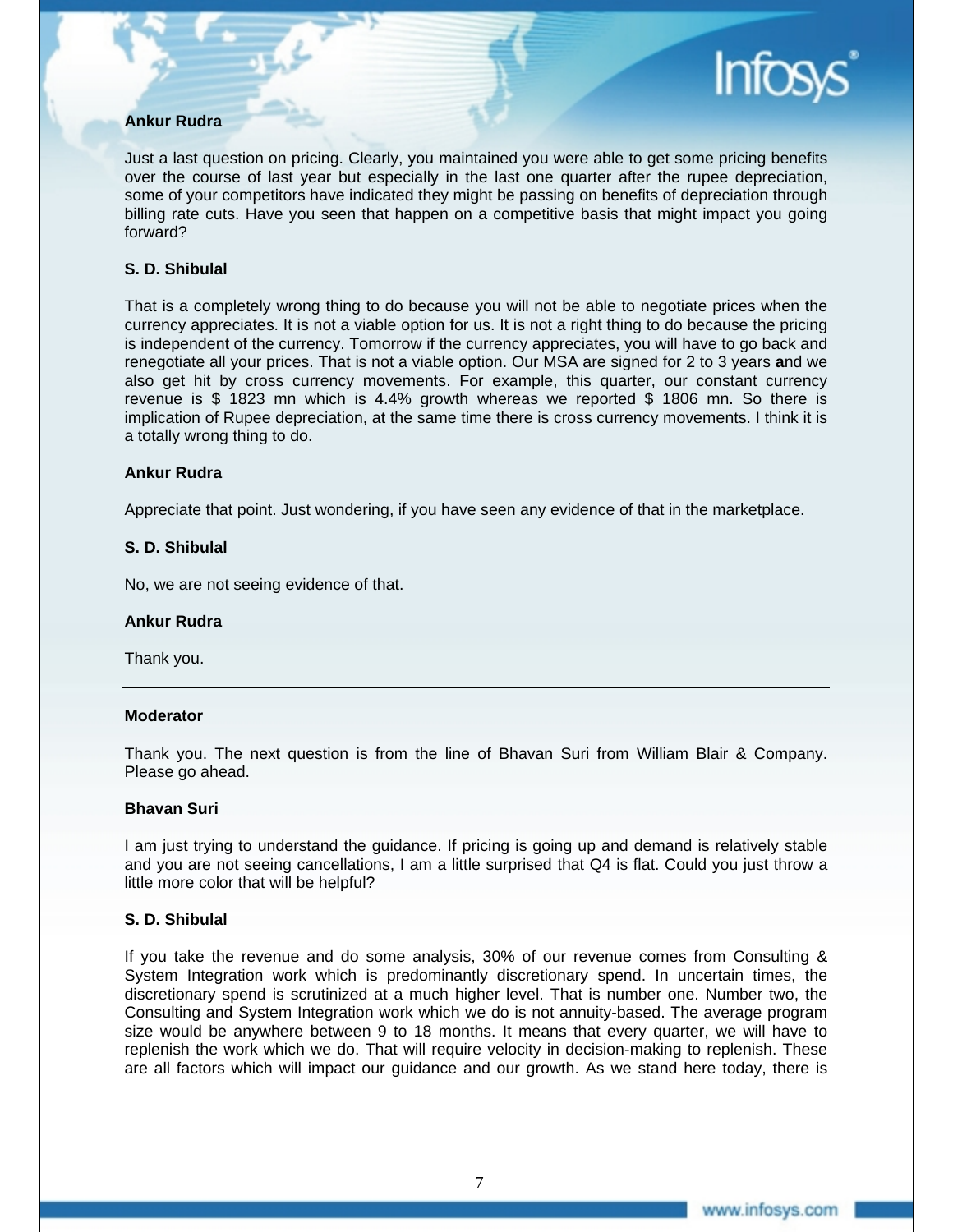

serious uncertainty in the market. Budgets are getting closed, they are flat to marginally down. We are not sure about the velocity at which they will take decisions to spend the money.

#### **Bhavan Suri**

Shibu, you had a whole bunch of transformational deals closed this quarter, last quarter. I suspect those flow into System Integration & Consulting. So I am sort of little surprised that you aren't seeing that offset a little bit by all the transformational work, these large \$500 mn deals that Bala talked about.

# **S.D. Shibulal**

If you look at the deal closures, it also reflects what I am talking about. Our large transformational deals closure this quarter is only one. We have closed large deals this quarter but these deals are mostly all in the operational space. They are large, but they are multi-year deals. In this quarter, we have closed only 1 large transformational deal.

# **Bhavan Suri**

Okay, and then if we go back to last quarter when you talked about budgets, you had said flat-tomarginally up and now you are saying flat-to-marginally down. Could you give us a sense of what the tone is and the change and why that is so dramatic in 3 months?

# **S. D. Shibulal**

Things have marginally deteriorated after the beginning of the last quarter. That was reflected in the middle of the quarter when we actually started speaking about the fact that we will be closer to the lower end. When we give a guidance, it is a statement of fact and we expect it to be somewhere in between and by the time we came to the middle of the quarter, we could sense marginal degradation in the environment and the budgets being scrutinized and the fact that there is further slowness in the decision-making. That led us to state in the middle of the quarter that we will be closer to the lower end. Now we are into January. We have seen a number of budgets getting closed and what we are seeing is mostly flat or marginally down.

#### **Bhavan Suri**

Then one final one from me. As you look at the nonlinear revenue, Infosys has been driving growth in that. What is that today as total percentage of revenue in constant currency?

# **S. D. Shibulal**

Actually the nonlinear revenue has multiple pieces. Let me dissect it. The PPS revenue this quarter is 5.1% of the total revenue, that includes Finacle. Now other than Finacle our revenue from products and platform is quite small. Now the important thing is what is the TCV we have booked? This is a different kind of business. This is a business in which you will actually book annuity revenue in large amounts and it will flow through over a period of time. We have closed \$300 mn of TCVs which will flow into the system over the next 4-5 years. It is a CapEx-OpEx model, it is an investment from our side which will get returned over a period of time. It is a high TCV model, multi-year contract, it's a sticky model, annuity based. We have \$300 mn of TCVs closed in the products & platform space other than Finacle.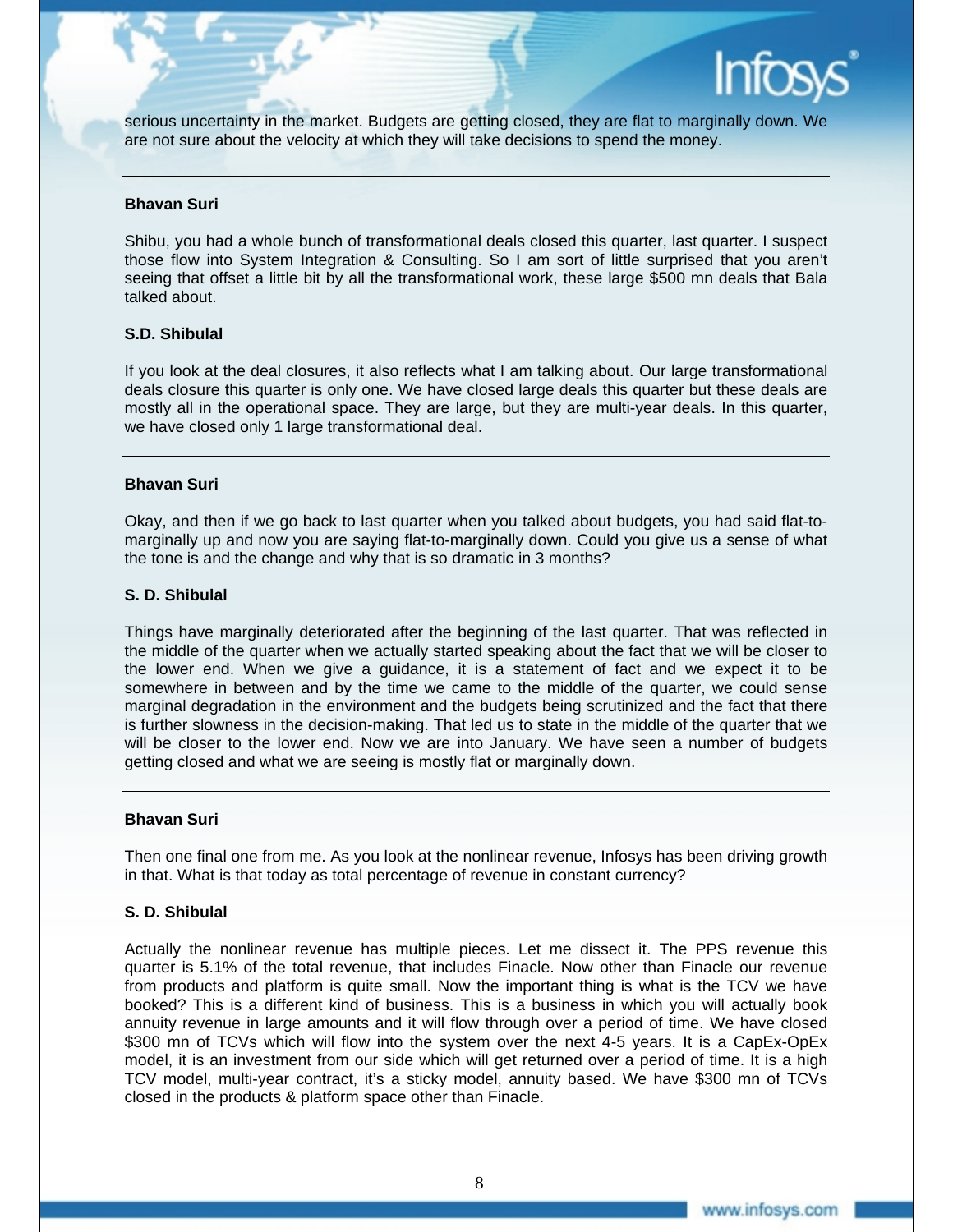

There is other part to the nonlinear revenue which is the revenue in places like infrastructure management, in maintenance, in BPO where we price it differently not based on effort, based on either ticket, transaction, device or incident. We are not including that in this 5.1%. That must be about 3% to 4%.

#### **Bhavan Suri**

Thanks, that is it from me guys.

# **Moderator**

The next question is from the line of Anup Uppadhayay from SBI Mutual Funds. Please go ahead.

# **Anup Uppadhayay**

My question has been answered. Thanks

#### **Moderator**

Thank you. The next question is from the line of Ashwin Mehta from Nomura. Please go ahead.

# **Ashwin Mehta**

Hi sir. Just wanted to know what explains the flat growth in US and ROW and are you seeing the same impact in terms of decision-making delays in Rest of the World as well. And secondly, in terms of our flat growth guidance for the next quarter is the assumption that across geographies you will see flattish growth or there is some geography that could actually show some decline as well?

# **Ashok Vemuri**

Yes for the US market, as Shibu said earlier I do not think there is too much to be read into the fact that it has grown by 1%. I think we have grown. The investments that we have made in emerging markets are already beginning to yield dividends whether it is Australia where we have a significantly large pipeline. There is a very high probability of conversion in financial services, whether it is the center we have set up in Dalian in China which has allowed us to open up Japanese banks space for us. In Mexico, we are ramping up. We are already close to 600 people. We are setting up another center. Brazil it's too early. I think from a US growth perspective compared to what Europe did, I think it's not a secular trend that can be looked into too much. When we are evaluating what we will be able to achieve next year, we definitely look at the aspects of the various service lines, various business lines that we operate in, various industries and definitely we also look at the geographies where the biggest opportunities are coming. In fact, the strategy that we have in Infosys 3.0, we expect to see significant traction in the products & platform space, not only in the US market but also in our emerging markets. Similarly with our consulting and system integration practices ramping up, the opportunities that are opening up for us in a nontraditional markets, if you will, are also fairly high.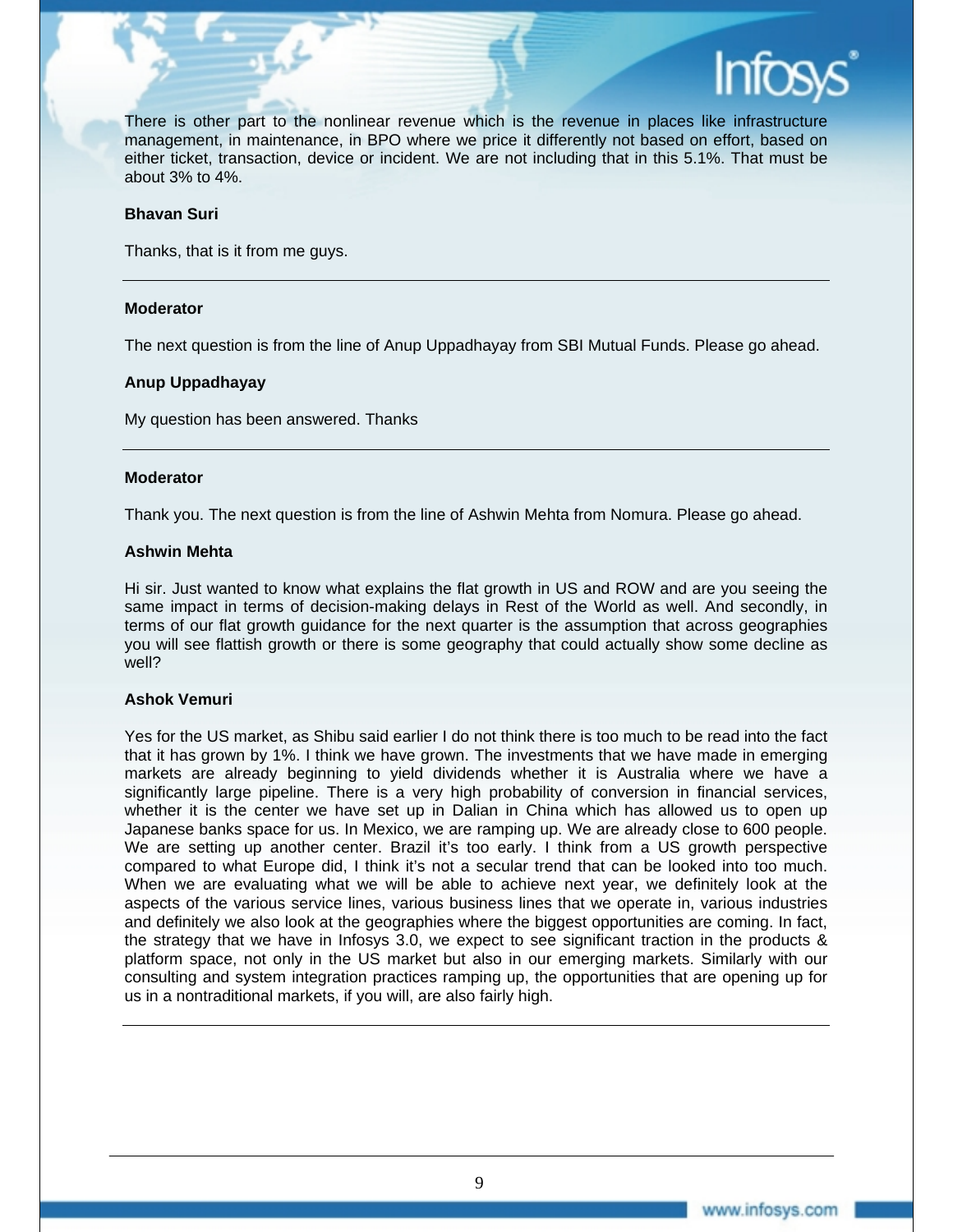# **Ashwin Mehta**

Just another question in terms of the decision-making delays that you have witnessed from November onwards and the delays in terms of ramp ups. In the beginning of this quarter till now, have you seen any improvements there or there have been some more deteriorations since then?

# **S. D. Shibulal**

It is mixed but it would be marginally down.

# **Ashwin Mehta**

Thanks a lot, sir.

# **Moderator**

Thank you. The next question is from the line of Nitin Padmanabhan from Motiwal Oswal Securities Limited. Please go ahead.

# **Nitin Padmanabhan**

You had earlier mentioned that there were 5 large deal wins and 2 of them being \$500 mn TCV. If you could just give us some color in terms of which service lines these are? You did mention they are from business operations but specifically which areas of business operations and the re-bid deal as well specifically which service line that would be?

#### **Chandrashekar Kakal**

This quarter we had seen quite a good growth in the business operations area as clients continue to spend on optimizing their business operations. In the infrastructure management services area and also in the integrated service offerings which combines infrastructure management, testing etc, there is a definite increase in traction that we have seen. Consolidation of the service providers and outsourcing of large deals have also contributed to business operations increase.

#### **Ashok Vemuri**

Just to add to what Kakal has said, one large deal is in financial services and the second large deal is in the manufacturing sector. Both of them are in Europe. One is predominantly business optimization through integrated delivery and the other is a combination of that and consulting & system integration.

# **Nitin Padmanabhan**

Just two more question over that. The general sense that we had earlier was that Europe is a difficult market to crack in terms of re-bids because you have people whom you are not able to easily lay off and basically you need to pay them 6 to 9 months of salaries, so that basically takes a hit on margin. Are these deals any different or do they have any specific margin implications?

# **S. D. Shibulal**

When I say re-bid, what I meant was that part of the work which we are already doing is included in the bid. That is what it means. The re-bid happens in some occasions, for example, we have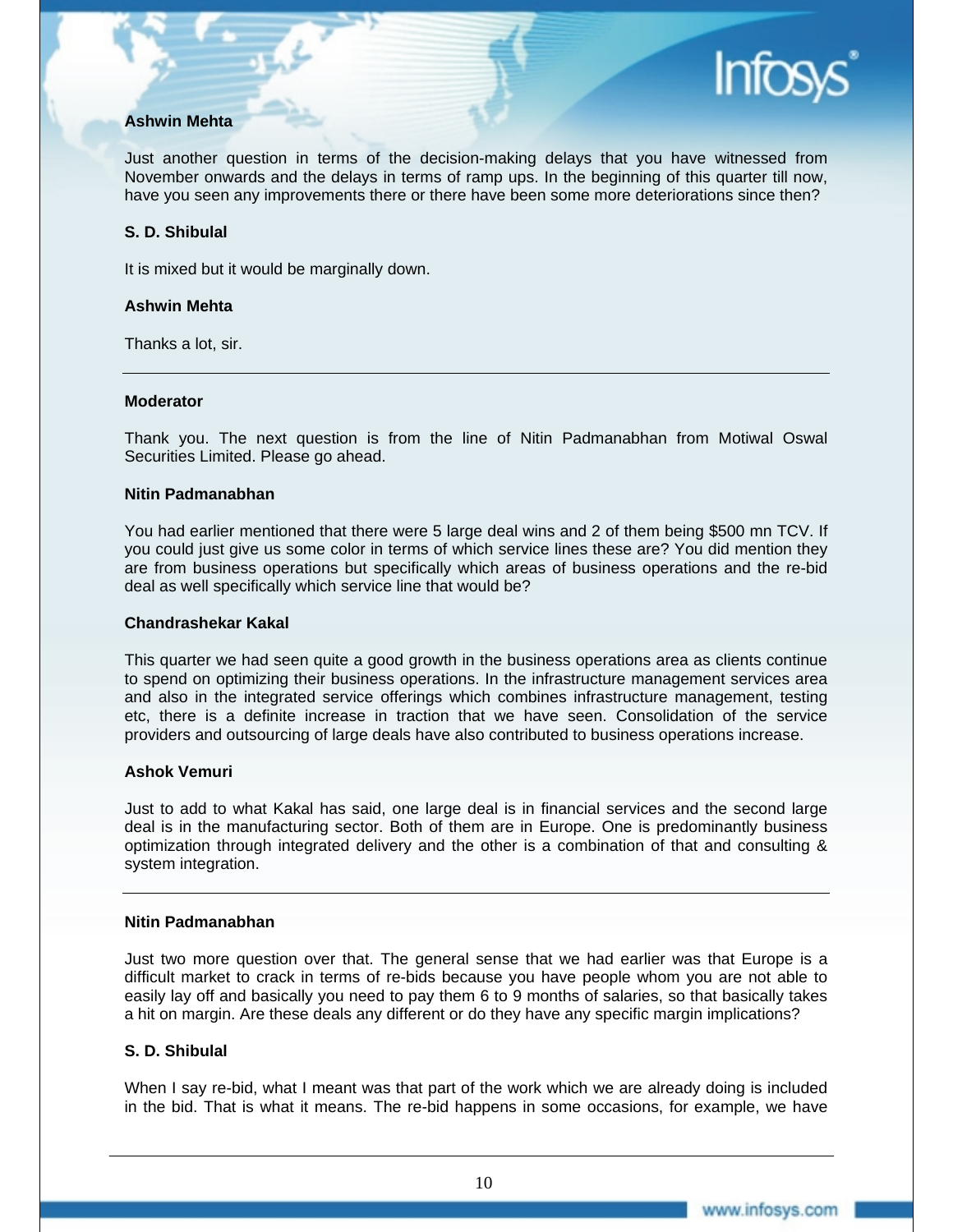

sold in situations where we had sole source re-bid. Basically what we do is the consolidated work which we have, we look at all the future work and everything is sole sourced to us, that could happen. There are other situations where the client will look at re-bid plus new business bids, together consolidating partners. When I say re-bid that does not mean we take over people. That wasn't what I meant.

#### **Nitin Padmanabhan**

Has there been vendor consolidation in these deals?

# **S. D. Shibulal**

Out of the 5, there may be one place where there is a vendor consolidation. Out of the 5, 2 are new logos which means that two new clients with whom we have not worked before but we are going-in in a very large deal approach.

#### **Nitin Padmanabhan**

Lastly, in terms of ramp-up, you mentioned that there were delays in ramp-up for new projects. Are the ramp-ups scheduled for these new deals any different?

# **S. D. Shibulal**

No, I was just referring to the existing programs which are in flight. For these deals I am hoping that will ramp up as per schedule.

#### **Nitin Padmanabhan**

Thank you so much.

#### **Moderator**

Thank you. The next question is from the line of Sandeep Agarwal from Antique Stock Broking. Please go ahead.

#### **Sandeep Agarwal**

Hi sir, congrats on the current quarter. Two queries, one was on the utilization level. Although you have mentioned that you are comfortable between the 76%-80% range but what is the probability, by when do you think that we will be able to hit the 80% range first of all. Second question was more on the attrition rate, why we are not able to witness a fall in the attrition level back to 14% or 13.5%? If you can throw some light on this it will be great.

# **S. D. Shibulal**

On the utilization front, we are building capacities for the future. Our product lifecycle is about 18 months. 70% of the people are recruited from the campus. That means that you have to give an offer way in advance. We have already given 23,000 offers for next year now. Also there is a seasonality to it. This is a season in which most of the trainees will come out of training. They joined Mysore, they went through a training of 6 months, they will start coming out of training and so there will be a huge amount of people that will be getting released in the system and that will reflect in the utilization. We are quite comfortable between 76% to 80% because it gives us the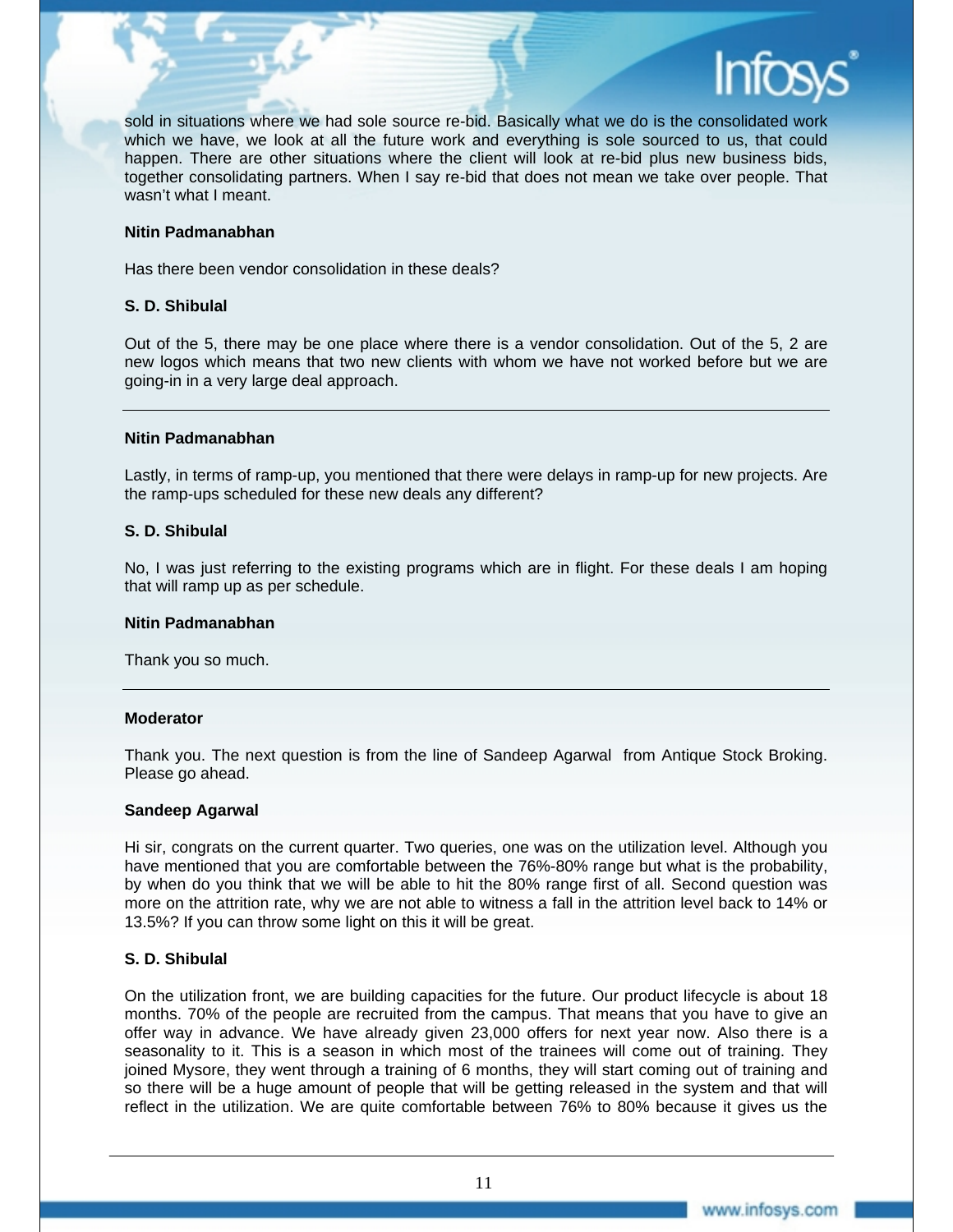

ability to react in a volatile situation. In this situation everything which I said apart, when the client takes a decision, it has to happen tomorrow morning (they expect quick amp-ups). We need to have the capacity to react and that is very important.

Now regarding the attrition,. If you look at from last year to this year, if you look at the attrition for Q3 11, it was 17.5% and this quarter it is 15.4%. So it has come down by 2.1% on a year-on-year like-to-like basis in the quarter.

#### **Sandeep Agarwal**

Thank you.

# **Moderator**

Thank you. The next question is from the line of Pankaj Kapoor from Standard Chartered. Please go ahead.

# **Pankaj Kapoor**

Hi sir, just based on what you are seeing in terms of the buying pattern, do you expect going forward the cautious spend that you are referring to, that could have a higher impact on the volume flow or do you see that just putting a higher pressure on the pricing?

# **S. D. Shibulal**

At this point we believe this pricing will be stable. It is also important to remember that while the unemployment in US is 8.5%, in the industry in which we operate, it is about 3.5%, so it is pretty low. We expect the pricing to remain stable unless there is some totally catastrophic event and our focus is to create better and better business value for our clients and that should allow us to always have the pricing premium which we enjoyed in the past.

# **Pankaj Kapoor**

Just in terms of the pricing discipline among the vendors, are you seeing any abnormality there in terms of some vendor pushing down the pricing just to secure volume? Are such cases going up now?

# **S. D. Shibulal**

See, we are very disciplined and different people are taking different paths. Some people are focused on volume, some people are focused on may be being the largest. Our focus always has been to create quality growth and it is a reflection of our strategies and it's a reflection of what we are delivering to our clients. It is not just a reflection of rate card. It is a reflection of the strategies we are adapting and the business value which we deliver to our clients. We do see occasional aberrations and different vendors taking different paths. In our case, it is very clear to us that we need to create high quality growth, we need to deliver better and better business value and build more and more capabilities, do more and more complex programs in consulting and system integration, drive efficiency in operations and drive innovation through products & platforms. As long as we do that we believe we should be okay.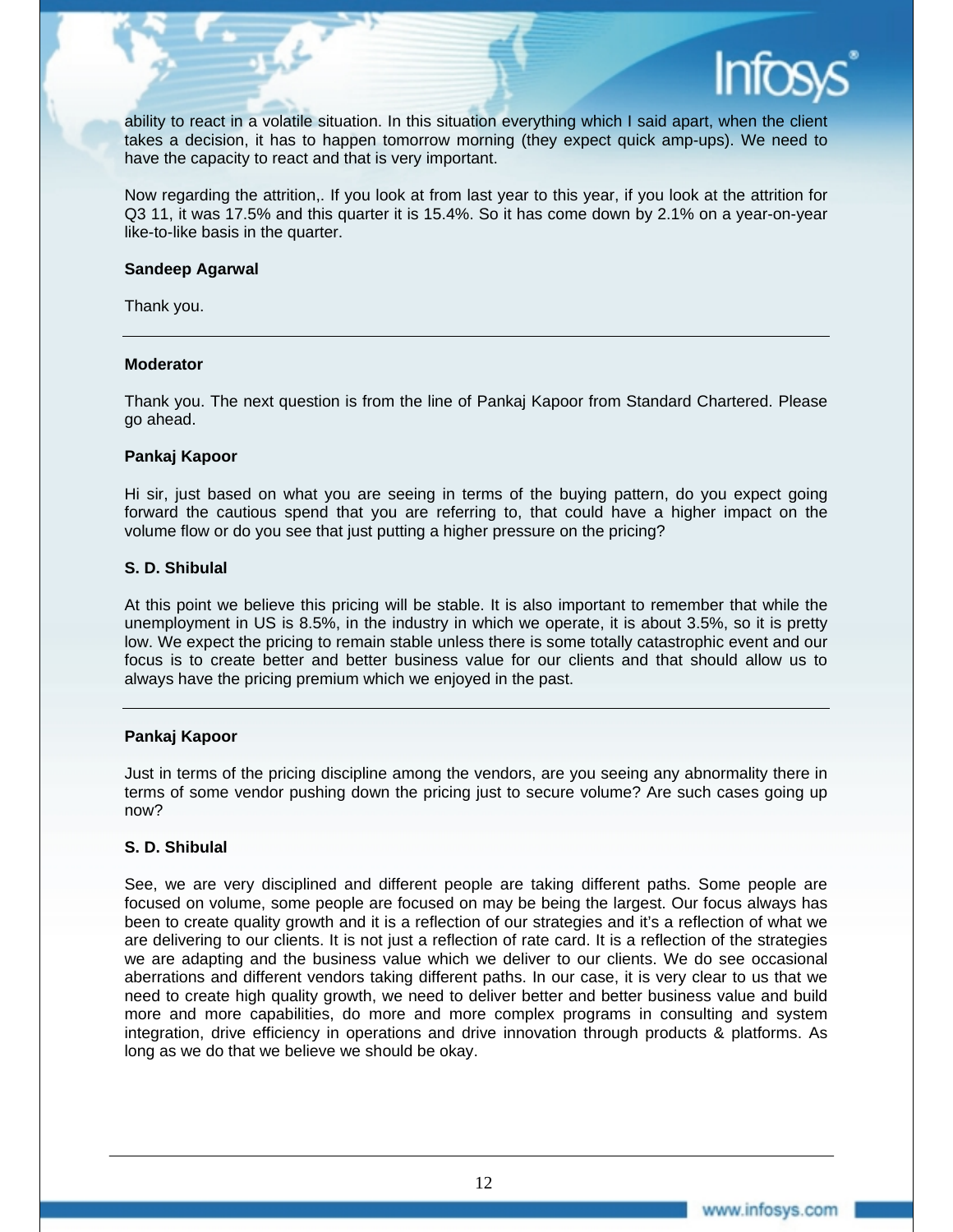# **Pankaj Kapoor**



Thank you and all the best.

# **Moderator**

Thank you. The next question is from the line of Diviya Nagarajan from UBS India. Please go ahead.

# **Diviya Nagarajan**

Hi. Couple of bookkeeping questions, I was just looking at your gross margins this quarter, it has gone up about 170 basis points. I am trying to reconcile, I think Bala had spoken about a 400 plus basis points positive because of currency, given that pricing seems flattish, utilization has been flattish, volumes have been more or less in line, I am trying to understand why the gross margins up only 170 basis points please? Is there any area that you have invested in during the quarter?

# **V. Balakrishnan**

There are certain costs like the subcontractors cost which have gone up during the quarter and that is the reason you do not see the full benefit in the gross margins but the operating margin level you are seeing the impact coming in around 3% mainly because of currency. So some costs goes up, we do need to make investment. For example, we hired more people than what we budgeted for. We initially said 8000 people, we hired 9655. All that adds to the cost but full benefit of Rupee depreciation has not come to the margin because we had this escalation in costs in other areas.

# **Diviya Nagarajan**

I also noticed that your sales and marketing spends in Dollar terms seem to have come off almost 10% Q-O-Q. I was just trying to understand what's behind that. Were you making an investment in this area in the last few quarters and is that done and is the current number the level that we should be looking at going forward?

#### **V. Balakrishnan**

We have over invested in that area. We have more than 1000 people in sales and marketing. You do not look at the quarterly numbers. If you look at the secular trend, we are still spending enough money on sales and on marketing required for the growth. I do not think we have brought down anything.

# **Diviya Nagarajan**

Just tying in with your question on increased hiring vis-à-vis expectations or expectations for volume growth have seem to have marginally deteriorated from the beginning of last quarter to now and we are practically guiding for zero growth. So why is then the need to hire incrementally more than what you were planning towards the beginning of the year?

# **S. D. Shibulal**

While we expect short-term challenges, we clearly believe that our strategies and our philosophies will allow us to do very well with our clients as and when they decide to be aggressive in spending.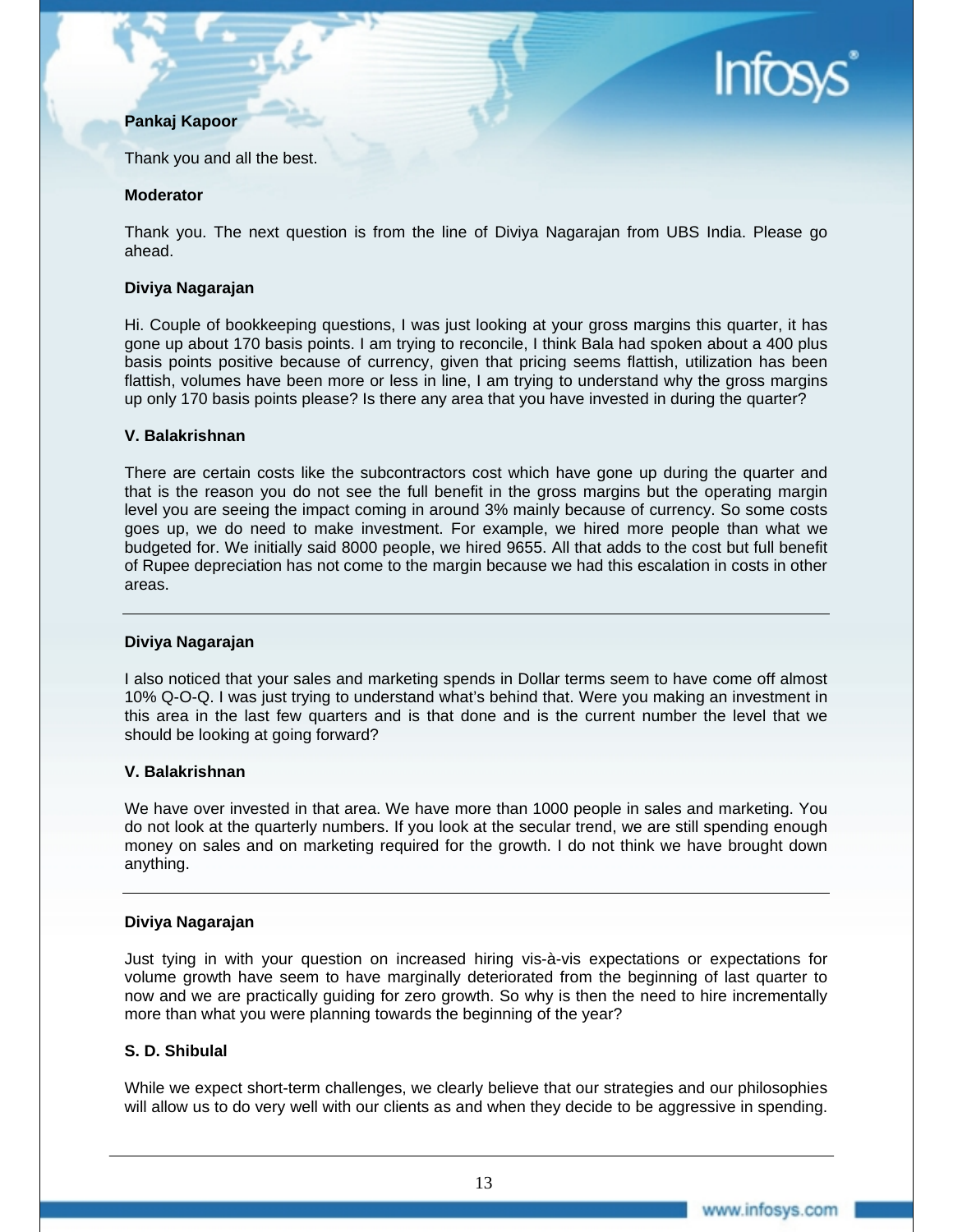

We have very close relations with our clients and we are extremely strategic for them. We have to invest for the future. We have to be ready when they are ready. In the long-term, we see very good secular trend for us. We are delivering superior business value. We are their partners in transformation, we do all those things. In the long-term we see very good opportunities for us. Even today our pipeline is pretty strong. Only thing is that the deals are not getting closed with the speed at which it needs to be closed. But we need to prepare for the future and these are investments we need to make.

#### **Diviya Nagarajan**

Lastly, this zero percent growth that you are targeting for the next quarter, do you think it's bit of a one-off and just a sluggish start may be because of delays and do you expect the rest of 2012 to pick up because you have had client wins and deal wins picking up in the last couple of quarters. Is that a fair assumption?

# **S. D. Shibulal**

It is a statement of fact as we see it today. Our guidance is always a statement of fact and we try to be as transparent, we look at all the information which we have. When we enter a quarter, we need to see about 95% of the revenue already booked since there are only about 50 working days left. It is a statement of fact as we see it and right now we have talked about all the reasons behind our caution on guidance. We are hoping that we will be able to grow. Our aspirations are always to grow, to create quality growth, we will continue to aspire for that. There is no change in our aspirations. I also do not believe there is a change in the secular trend.

# **Diviya Nagarajan**

Thanks and all the best.

#### **Moderator**

Thank you. The next question is from the line of Srivatsan Ramachandran from Spark Capital. Please go ahead.

#### **Srivatsan Ramachandran**

Just wanted to get some update on the Finacle business. We have been seeing steady growth in this business and then we have seen another 10 business deals in the quarter. So just wanted to understand any specific insights into what piece of the Finacle that's being sold or accepted broadly at this point of time in the market?

#### **Haragopal Mangipudi**

Overall I think we have good acceptance of new growth engines as well as our traditional offerings like core banking. In this specific quarter, some of these deals are in Tier-2 and Tier-3 space of core banking and some in channel banking space.

#### **Srivatsan Ramachandran**

Then just wanted to understand that you did mention that there is some softness in the discretionary spend which Shibu was commenting on at the beginning of the call. So wanted to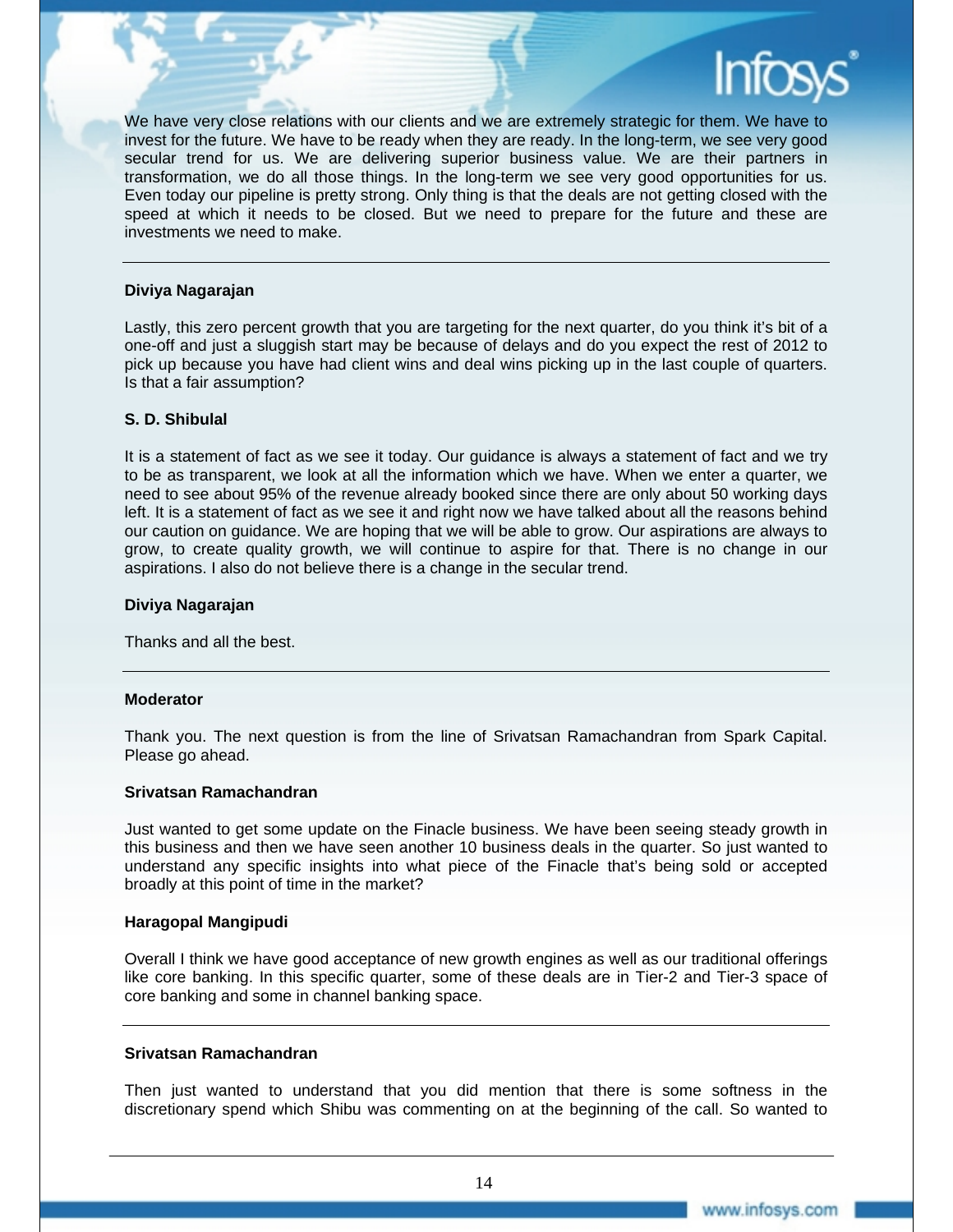

know that are you seeing some of the may be large implementation deals on the SAP, Oracle front getting pulled back or they are going slow on rolling out multi-country and going country-bycountry, some detailed comments would help.

# **S. D. Shibulal**

Actually what we are seeing is the rollouts which are in progress are actually progressing well. We are not seeing cancellations and we are not seeing serious slowdowns in those things. What we are seeing is that the new program initiations, the decisions on the new programs are being sluggish. Our current programs are actually going pretty well. What we are seeing is new program initiation being sluggish.

# **Srivatsan Ramachandran**

Okay, thank you.

# **Moderator**

Thank you. The next question is from the line of Sandeep Shah from RBS. Please go ahead.

# **Sandeep Shah**

Sir, even during the mid of the quarter, you said that for the full year also, we would be closer to the lower-end of the earlier guidance. But if you look at the revised guidance, the lower-end of the guidance has also been revised downward by close to 0.7% despite we had a marginal revenue of \$6 mn-\$7 mn coming through acquisition. So what has changed post your statement during the mid of the quarter?

# **S. D. Shibulal**

During the middle of the quarter, we realized that there is degradation in the environment, velocity of business has come down and decisions are taking longer. For us to continue to grow quarteron-quarter, you need to cover the business which is getting closed in our transformation space and sometimes in the operational space and also generate new business. So as we got closer to the middle of the quarter, we realized that given the decrease in the velocity of business, we will be at the lower end of the guidance. We were still far away from Q4 at that point in time to look at the entire guidance and once we got to the end of Q3, we had the Q3 actuals in our hand, we could see Q4 much more closely. At any point in time when we enter the quarter, we only have visibility for 95%. In the flight we create about 4 to 5% of revenue every quarter. By the time you reached now which is today, Q3 is behind us and we know what happened in Q3, we have clear visibility into the Q4 and that is what has led to the new guidance which we have given.

# **Sandeep Shah**

Okay. And just furtherance to the question which Diviya has asked despite our utilization is so low, we still like to believe in investing, in hiring more people despite the visibility in terms of the near term has been lower. Why not the strategy of increase in the utilization and going little aggressive in terms of large deal wins?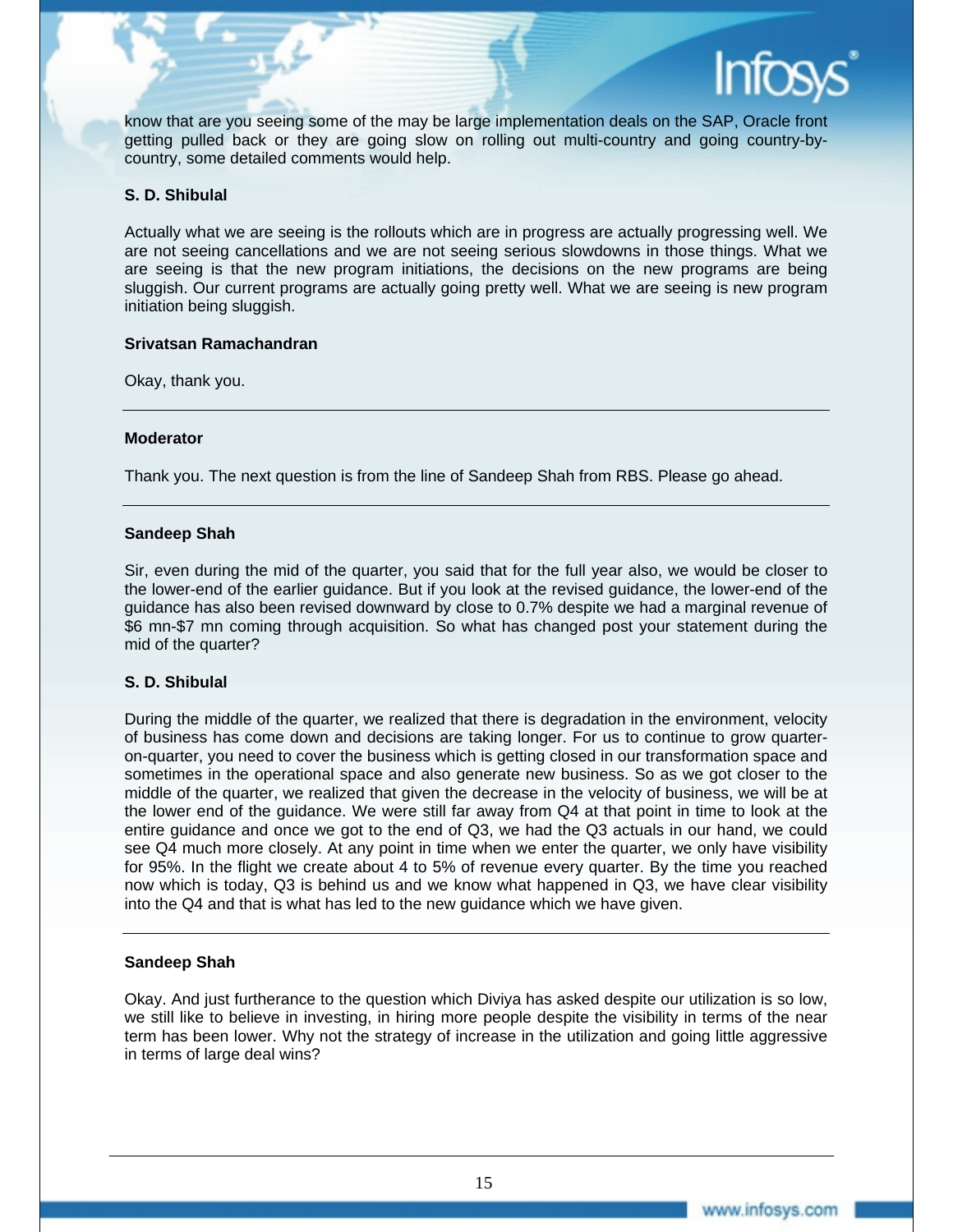

# **S. D. Shibulal**

We are definitely aggressive in terms of deals. There is no doubt. 1) At the same time, we are focused on quality deals. 2) Please remember our offers for this year are already given. Most of the people who are joining were made offers in our campus recruitment which happened 8-9 months back and we have to honor those offers. It is very important that we honor those offers because we recruit the best talent from the campus and if we do not honor those offers, we could have long-term implications. We need to protect the long-term interest of the business which is to make sure that we get the right talent, the best talent available in this country to Infosys. The dip in utilization you are seeing is a reflection of the people who are coming out of the training and they are coming into the workforce. In any case you see this dip every year, when 10,000 people get released from training into production in a quarter, you will see a dip in utilization. You see this year-after-year. This year, it is marginally more significant because of the business situation.

# **Sandeep Shah**

Out of the business operations, which is 64%-65% of our business, what percentage of the business we define as a commodity business where pricing pressure would be high?

# **S. D. Shibulal**

See our business operations work is not commoditized. It's very important. There may be parts of that which is getting commoditized. Our business is not entirely commoditized because if that is true, we will not be able to have even stable pricing. There is no way our consulting and system integration work which is 30% of the revenue will offset serious revenue productivity reduction in the business operation space which is 65% of revenues. So it is not commoditized. We drive efficiency, we drive productivity, we create non-linear, non-effort based pricing models, we create innovation at the intersections of multiple service lines. Today with Infosys 3.0, we are able to create much more alignment between the service lines which we have. I am not disagreeing that some parts of that work may be commoditized. In those areas, we are driving better efficiencies, better productivity and non-effort based pricing models. In general if you look at overall is our revenue productivity for consulting and system integration is higher than business operations, but both sides the revenue productivity is stable or marginally up.

#### **Sandeep Shah**

Generally January-February-March has always been seasonally weaker in terms of decision making and as we expect by mid of February, the budgets may be finalized. You believe by the later part of January-February-March or by start of the April-May, decision making may normalize?

# **S. D. Shibulal**

We are hoping that will happen. That is what happens in a normal situation. The concern is coming from the uncertainty in the environment and the lack of confidence. If there is no catastrophe between now and that point, we believe that the corporate will get adapted to the new normal which is this volatile normal and start taking decisions.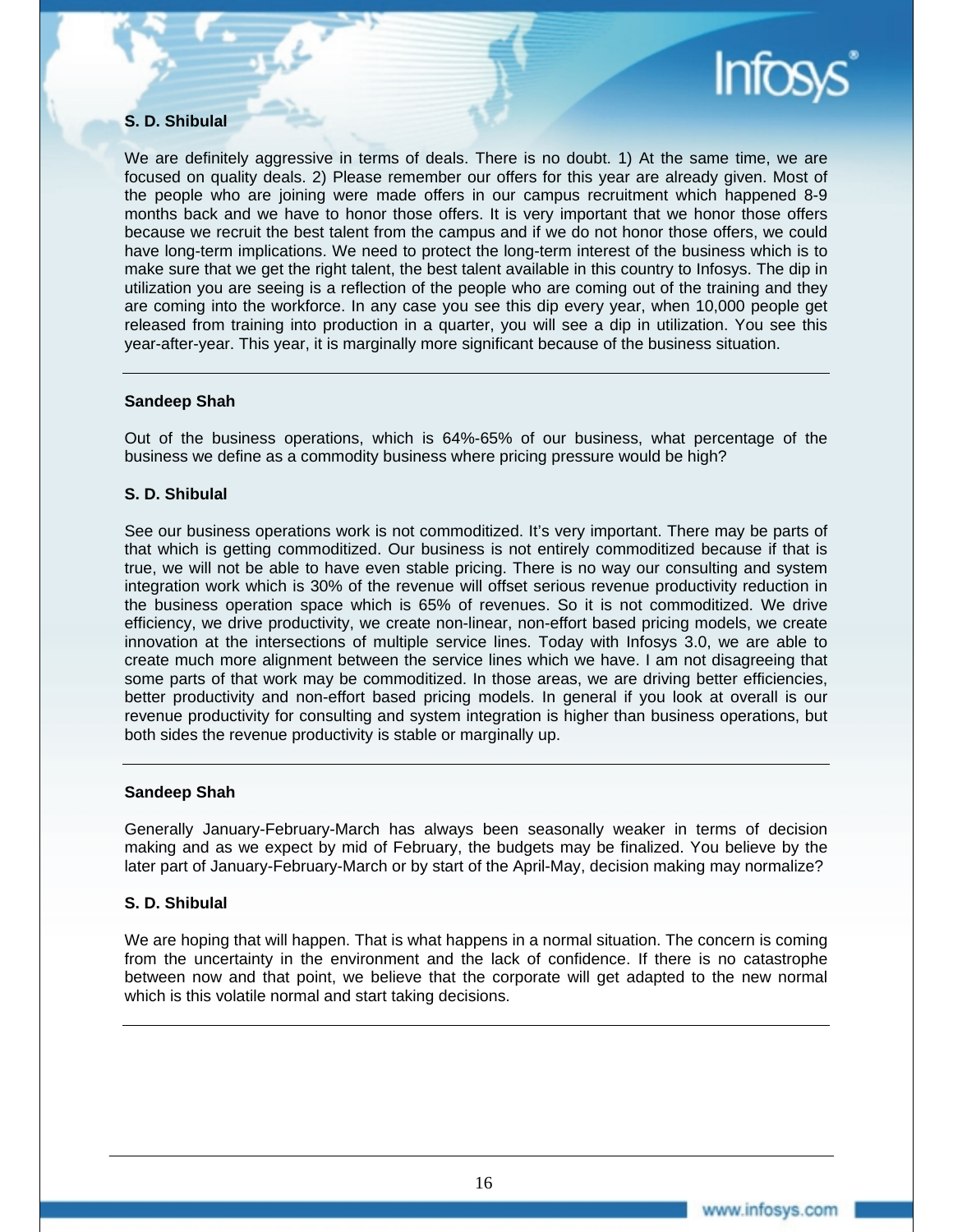

# **Sandeep Shah**

Okay and just bookkeeping, in the fourth quarter guidance, how much is the revenue being built into from the acquisition of Australian BPO company?

# **S. D. Shibulal**

It is \$6 mn - \$7 mn, it is very small.

# **Sandeep Shah**

If I am not wrong, for the next year we have earlier indicated we have given 25,000 campus offers and we are now saying 20,000. So can you.

# **S. D. Shibulal**

No, I do not think there is any change. Whatever we said is what we gave, we did not change anything on the campus offers (23,000 offers are made for FY 13 in colleges).

# **Sandeep Shah**

What would be the total plan out of which we have already given 20,000 campus offers?

#### **S. D. Shibulal**

Our campus offers for next year is complete. Please remember our recruitment is 70-70. 70% of the people have to come from freshers that mean people out of college. Out of that, about 70-80% come out of campus, remaining 20-30% will come just-in-time.

#### **Sandeep Shah**

Okay, thank you.

#### **Moderator**

Thank you. The next question is from the line of Viju George of JP Morgan. Please go ahead.

#### **Viju George**

Thank you. My questions have been answered

#### **Moderator**

Thank you. The next question is from the line of Mitali Ghosh from Bank of America, Merrill Lynch. Please go ahead.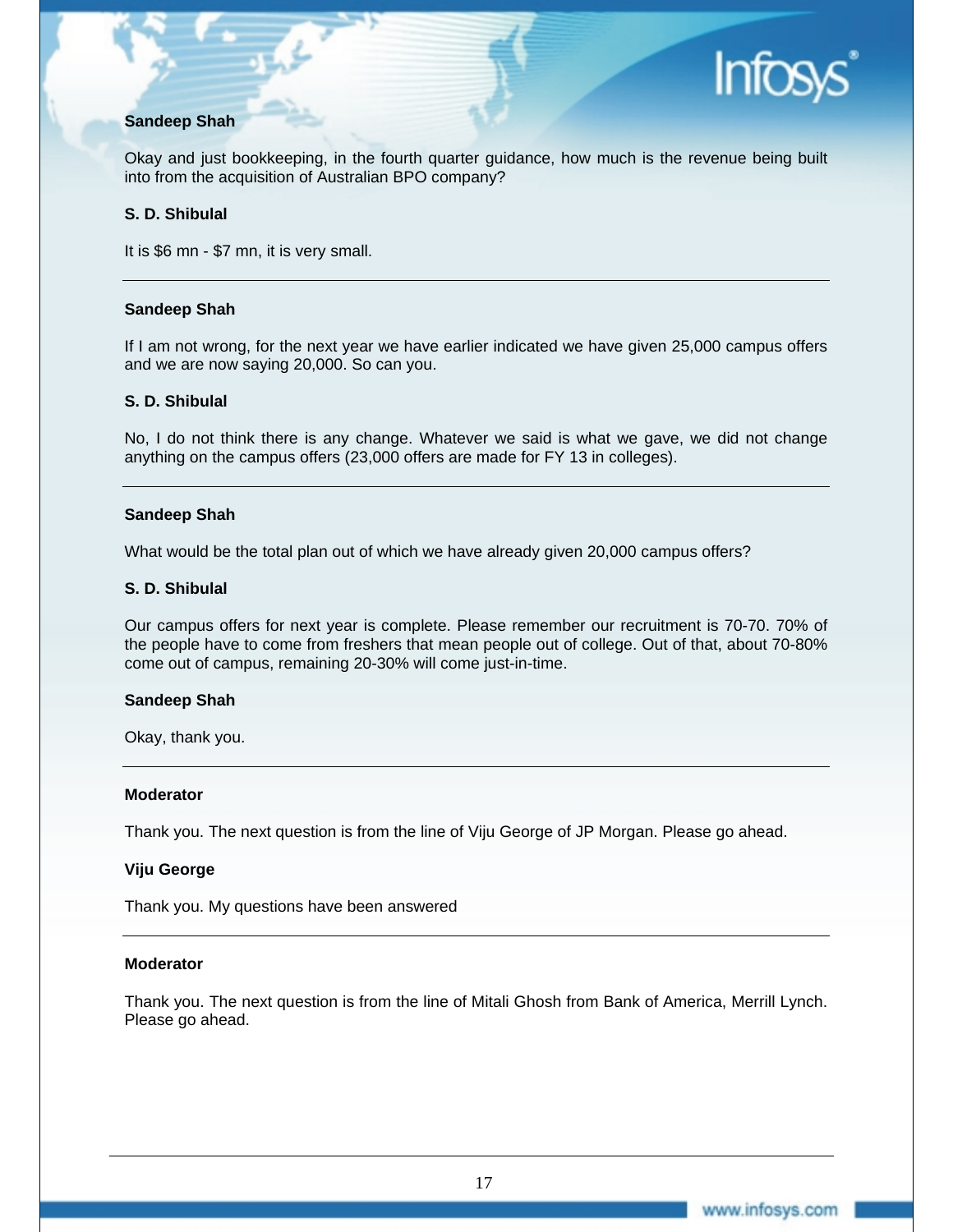# **Mitali Ghosh**

Thanks. Firstly just wanted to understand the comment I think Bala made in terms of subcontractor cost having gone up. Just wanted to understand why that has been the case with utilization still being reasonable?

# **S. D. Shibulal**

We always have some amount of subcontractor cost. If you look at the industry norms, I think it is way below the industry norms. We always have requirement for niche skills which are required in certain periods of time which we may not have or we may not want to recruit because these are skills which are required for the short period of time. We will not be able to utilize those skills going forward. So we use subcontracting in those situations. Also there are certain cases where we will partner with somebody. For example we do a large infrastructure deal where we take responsibility for desktop support which we don't do, we will partner with somebody for that support. That also comes under the subcontracting cost.

# **Mitali Ghosh**

Right and just in terms of the 140 basis point investment that has been made in the quarter from the benefit of the rupee depreciation in terms of margins., are there are any other areas of investments that you would like to call out in terms of where that has gone in because pricing is sort of flattish, utilization also is actually sort of flat, offshoring as well. So just trying to understand what those other areas of cost were beyond subcontracting?

# **S. D. Shibulal**

So we have increased employee addition. Even though on a percentage basis, the sales in marketing cost has come down, on a headcount basis I am sure it has gone up. We are rearchitecting our global Client Services Group and putting more and more senior people with our larger clients. These are all investments which we are making.

#### **Mitali Ghosh**

Sure and secondly just wanted to understand if Ashok could provide some color on the financial services vertical because if we exclude Finacle which has done quite well this quarter, the growth in financial services would probably be flat-to-negative excluding insurance. I think Ashok was quite bullish in October in terms of the outlook for the market there. Just trying to understand if the softness is something quarter specific or something more secular to be aware of?

#### **Ashok Vemuri**

So Mitali 2% growth in the services business coming on the back of about 8.5% last quarter, it's typically a soft quarter for us especially in financial services. The growth, this time has been fairly distributed across North America, Europe and very happy with our performance in the Asia Pacific region especially, as I was saying earlier Japan, Australia have been very good. If you look at the large deals, of the 5 deals that we have opened, we have 2 of them in the financial services space. In fact we are able to leverage some of the regulatory changes that are happening especially in insurance space. Insurance is an area where our footprint is much smaller than it is in either banking or capital markets. As a result, the opportunity for growth is much higher and that is reflected in our 7.5% growth that we have had in that space. Our perception is not withstanding something Lehman-like happening or something that happens extremely suddenly like a Euro-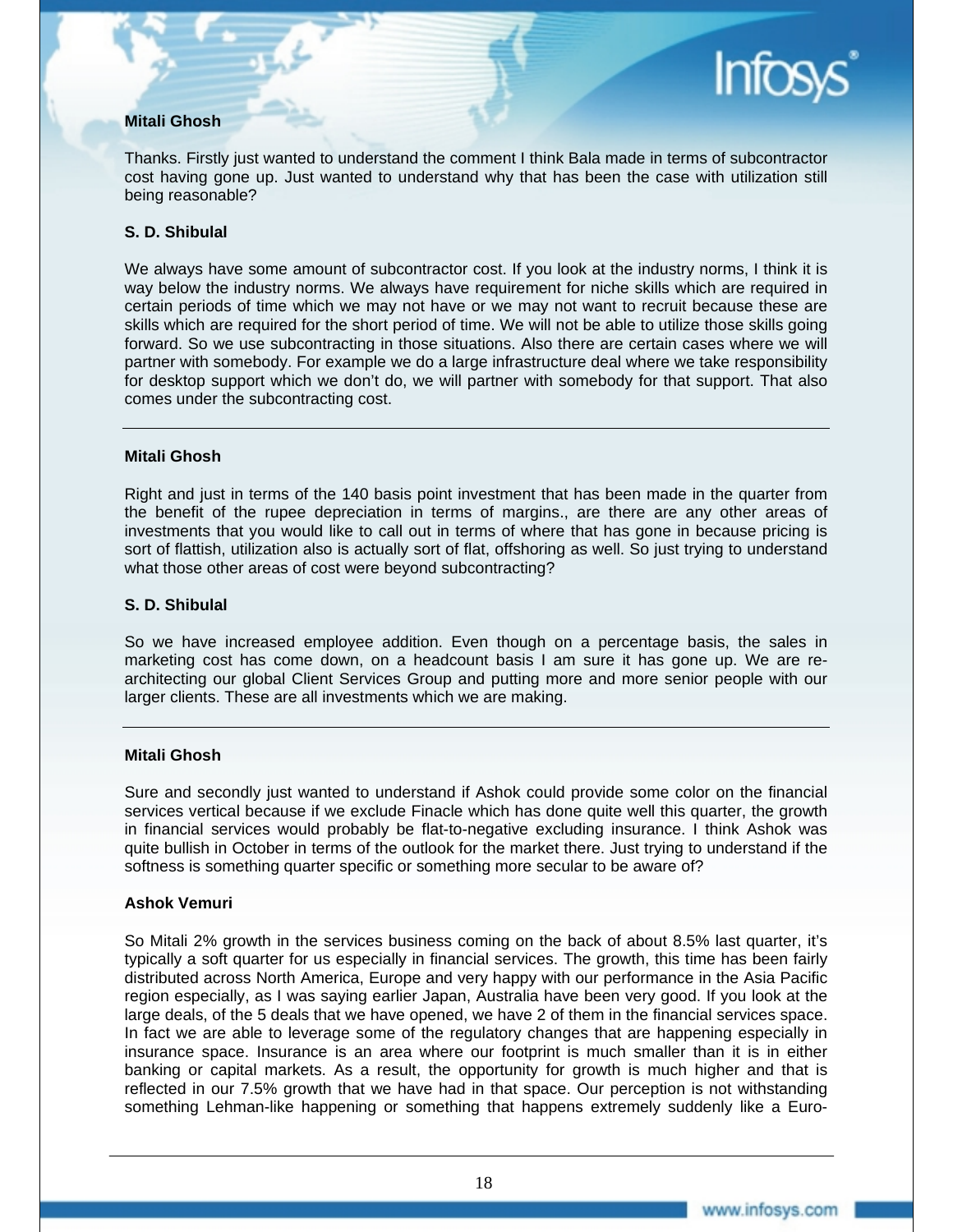

zone implosion or which in our opinion probably not as possible, we don't think there is any reason to be bearish on the financial services market with the investments that we have made. We have built 12 platforms in the company and 5 of them are in financial services. Those are getting traction. Consulting is getting a significant amount of traction. Our perception is that financial services sector which is about 36%-37% of the company today, we continue to be represented at those levels and as we expand more into Latin America and Asia Pacific region, we will be able to mitigate some of the potential risks in terms of our large clients may be not being able to ramp up as quickly. The other quick thing that I wanted to point out is out of 49 accounts that we have opened this particular quarter, 10 of them from the services side.

# **Mitali Ghosh**

So basically you are saying this quarter sluggishness was more specific to a few clients and not really to be extrapolated?

#### **Ashok Vemuri**

Exactly and I think some of that is borne out of the fact that we won some deals in Q2. The pipeline was there but winning a deal and getting a sign-up is very different from actual start. So just to give an example, we had a fairly large client of ours where won a large deal and we thought it'll start on the 1<sup>st</sup> of November, it actually started on 15<sup>th</sup> or 20<sup>th</sup> of November and the reason for that was that they needed another set of signatures, they needed business to sign off again and so on and so forth. We basically lost about a good 3 weeks in a quarter which is significant from a revenue flow perspective. That happened in a couple of places. As a result, we had this sluggishness. We have no concerns on the pipeline. Our only concern is that there is this deferment and delay which has crept in. The deal does happen, the deal does get signed off, the deal gets kicked off and started but not necessarily when we thought it would happen or when it should have happened.

#### **Mitali Ghosh**

Sure thanks Ashok and just lastly for BG in terms of Europe, if you could provide some color in terms of what the drivers were there in terms of verticals and the services. So was it sort of concentrated in manufacturing and may be energy and utilities or was it sort of more widespread and anything in terms of services?

#### **B.G. Srinivas**

This is B. G. Srinivas. We added 14 new accounts in the last quarter in Europe and these accounts have been spread across several sectors including manufacturing, retail, CPG, and financial services. The large deal wins we have had during the quarter, one is in manufacturing and one is in financial services. The growth has been propelled by different sectors and it is a little broad based. Again services mean business, IT operations including BPO services and the two opportunities have been in the transformation space. Overall Europe growth has been more broadbased and even if you take the specific countries, three deals in the continent and two deals in UK.

#### **Mitali Ghosh**

And this would apply to this quarter as well in terms of the third quarter the actual growth that you have seen would also have been pretty well-spread across verticals.